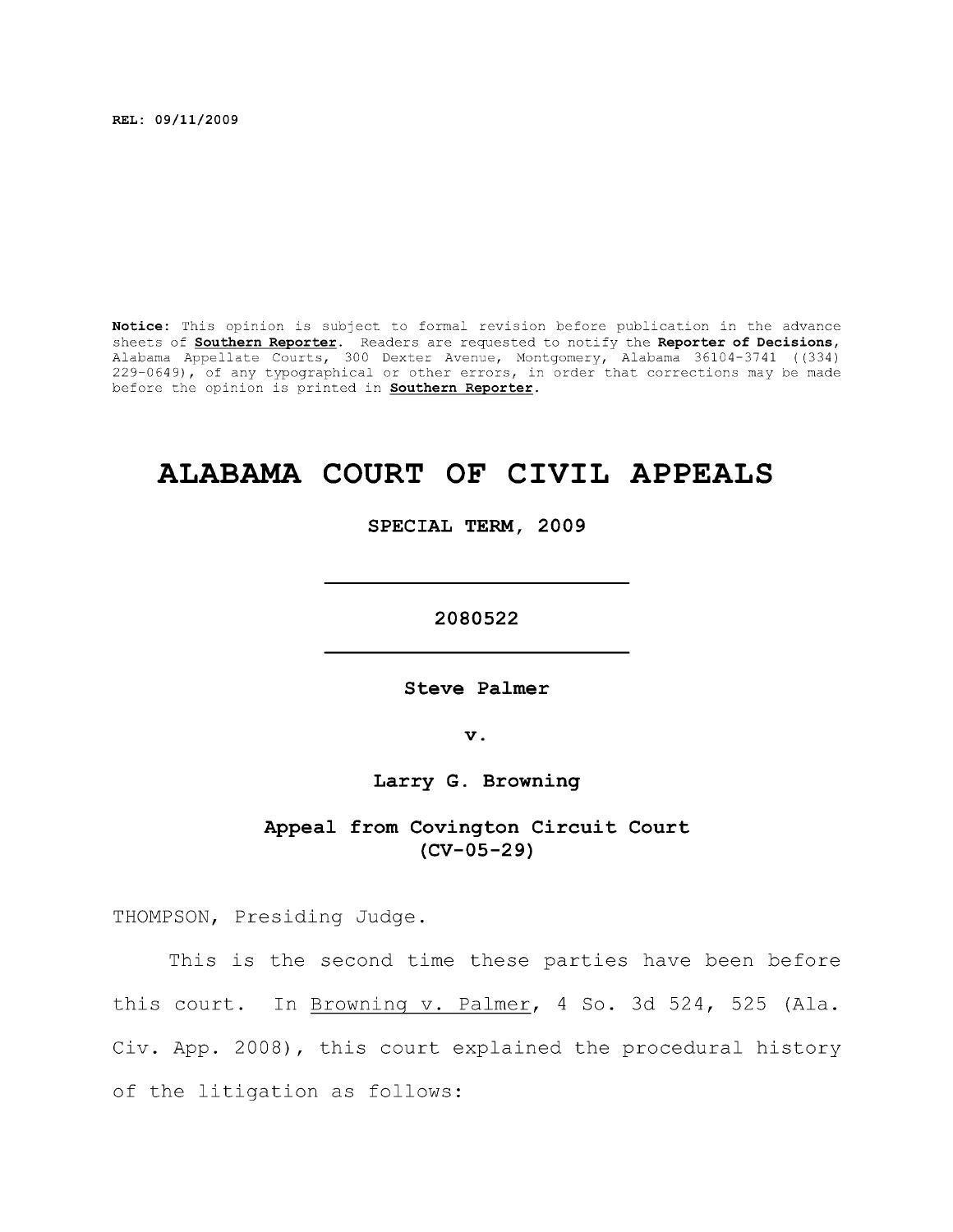"On February 2, 2005, [Larry G.] Browning filed a complaint in the Covington Circuit Court seeking to set aside the December 1, 2003, sheriff's sale of his house and approximately 12.5 acres of real property ('the property') to [Steve] Palmer. Browning also sought to quiet title to the property. Palmer answered the complaint, and in August 2005 he added a counterclaim for ejectment. In lieu of a trial, the parties stipulated to the authenticity of numerous documents and submitted stipulated facts to the circuit court.

"On December 20, 2006, the circuit court entered a judgment for Palmer on Browning's claims. The circuit court also entered a judgment for Palmer on his counterclaim for ejectment, ordered that Browning be ejected from the property, and ordered Browning to pay Palmer 'the reasonable rental value of the property from December 1, 2003, in the amount of \$14,400.' Browning filed a postjudgment motion under Rule 59, Ala. R. Civ. P. The circuit court denied that motion on April 6, 2007. Browning filed a timely notice of appeal to this court on May 14, 2007. This court transferred the case to our supreme court due to lack of subject-matter jurisdiction; the case was then transferred to this court by the supreme court, pursuant to  $\S$  12-2-7(6), Ala. Code 1975."

After considering the appeal, this court reversed the judgment in favor of Palmer on Browning's claims, holding that although the one-year statute of limitations for setting aside a sale under the redemption statute codified at  $\S$  6-5-248, Ala. Code 1975, had expired before Browning sought to set aside the sheriff's sale, the facts of the case warranted the application of § 6-9-147, Ala. Code 1975, which allows a court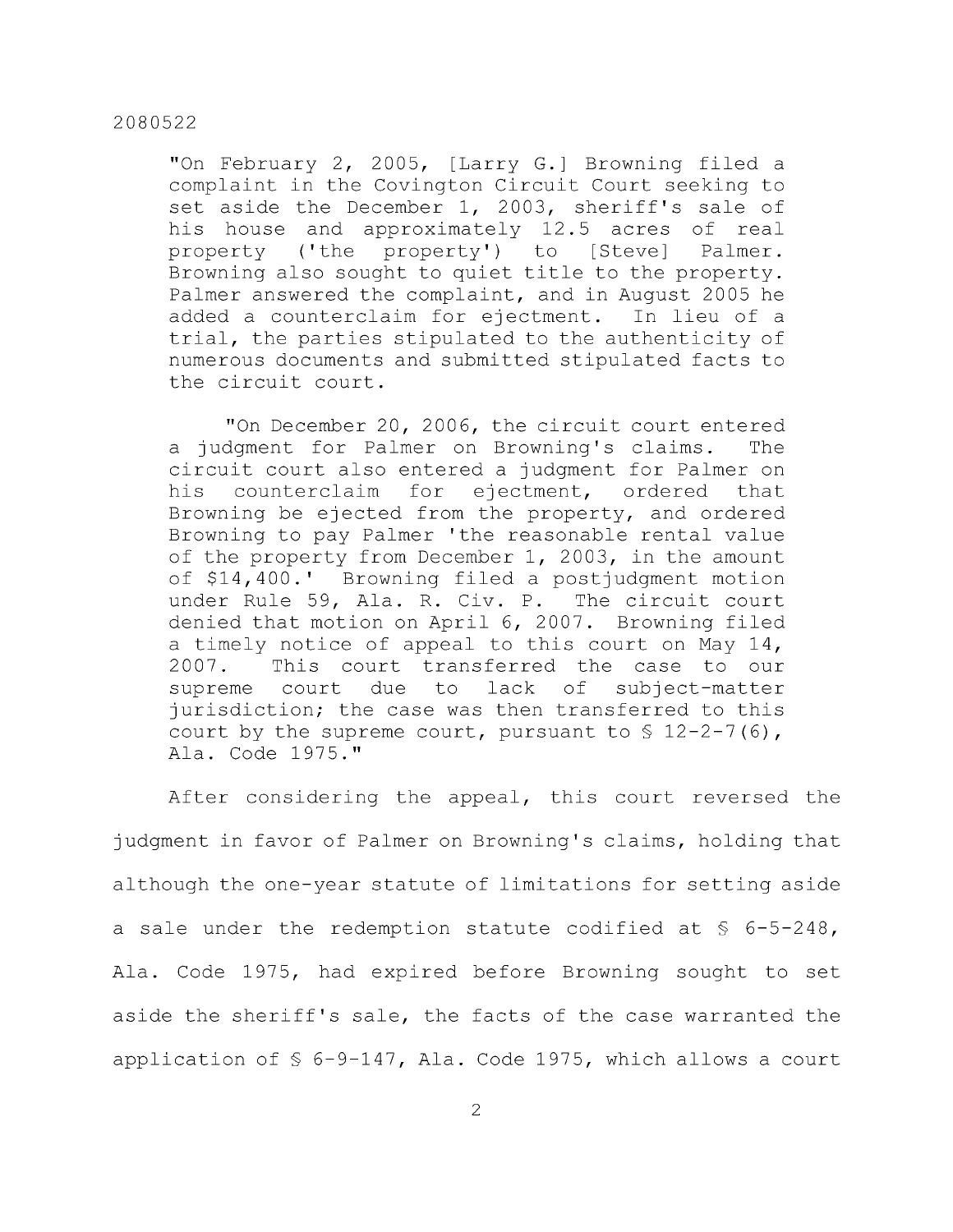to set aside a judicial sale when it is satisfied that the sale was "'infected with fraud, oppression, irregularity, or error to the injury of either party.'" Browning v. Palmer, 4 So. 3d at 527 (guoting § 6-9-147). This court also reversed the judgment in favor of Palmer on his counterclaim. Browning V. Palmer, 4 So. 3d at 530. Our supreme court denied Palmer's petition for a writ of certiorari, and on March 21, 2008, this court issued its certificate of judgment in Browning v. Palmer, supra.

Thereafter, Browning moved the circuit court to enter a judgment in compliance with this court's opinion in Browning V. Palmer, supra. On November 5, 2008, the circuit court entered a detailed judgment in which it declared the sheriff's sale and the sheriff's deed void, vested title of the property in Browning, and set aside its judgment in favor of Palmer on the counterclaim.

On November 25, 2008, Palmer filed a postjudgment motion pursuant to Rule 59, Ala. R. Civ. P. In his postjudgment motion. Palmer, pursuant to the redemption statute codified at § 6-5-248 or under equitable principles, sought to recover from Browning approximately \$3,000, which represented court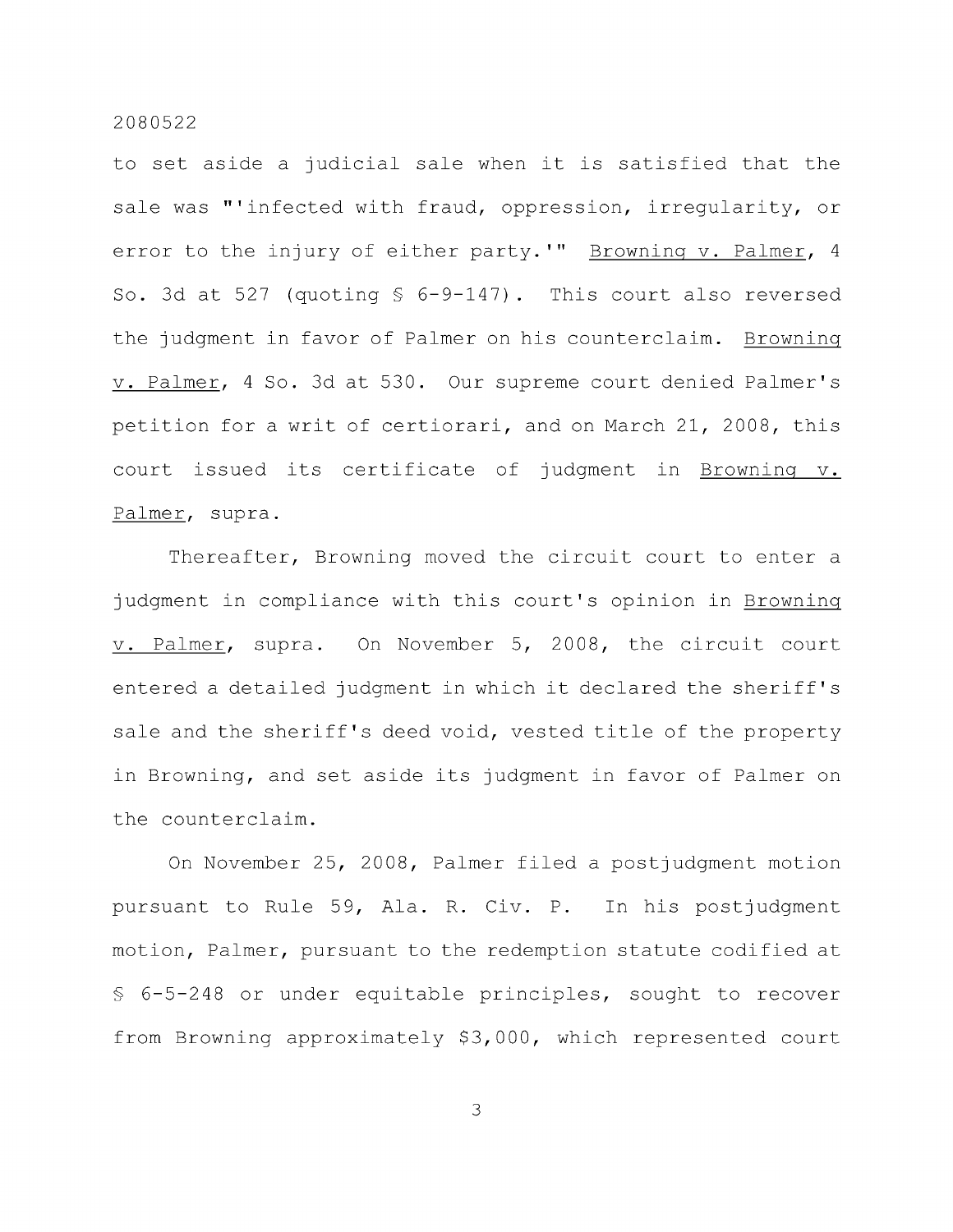costs and certain amounts Palmer claimed to have expended on the property at issue. On December 5, 2008, Browning filed a response opposing Palmer's postjudgment motion.

The circuit court, on December 12, 2008, issued the following order:

"Upon the order of the Alabama Court of Civil Appeals, it is hereby ordered as follows:

"(1) The December 1, 2003, Sheriff's Sale in this case is hereby set aside.

"(2) The prior judgment in this cause in favor of Steve Palmer on his counterclaim against Larry G. Browning is hereby withdrawn and judgment on said counterclaim is hereby entered in favor of Larry G. Browning and against Steve Palmer."

On March 9, 2009, Palmer filed a notice of appeal to this court. This court transferred the appeal to the Supreme Court of Alabama for lack of appellate jurisdiction. The appeal was transferred back to this court by the supreme court, pursuant to § 12-2-7(6), Ala. Code 1975.

As an initial matter, we must consider whether the appeal was timely filed and, accordingly, whether this court has jurisdiction to consider the appeal. See Rudd v. Rudd, 467 So. 2d 964, 965 (Ala. Civ. App. 1985) ("The timely filing of

 $\overline{4}$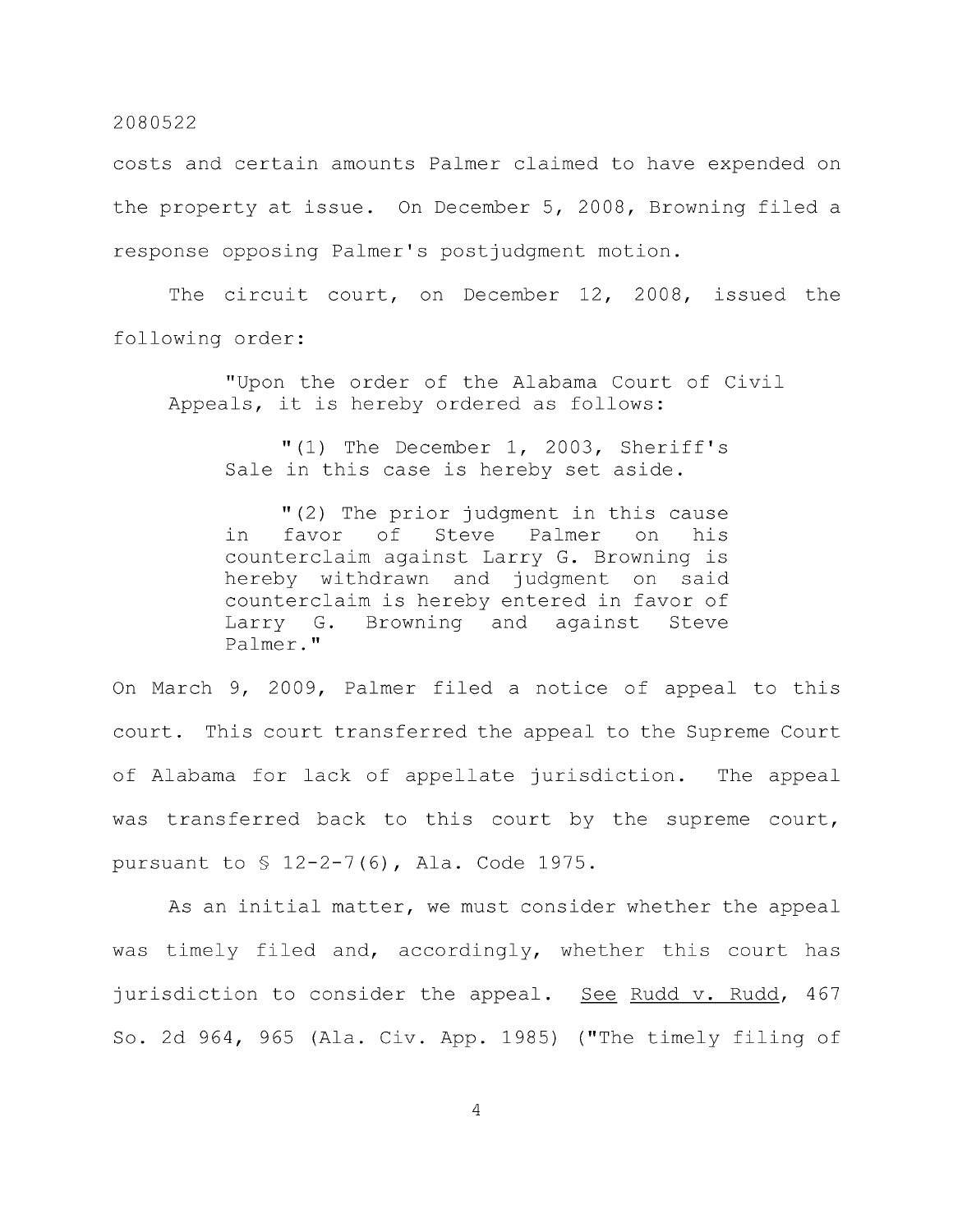a notice of appeal is a jurisdictional act."). The circuit court entered a judgment in compliance with this court's opinion in Browning v. Palmer, supra, on November 5, 2008. On November 25, 2008, within the 30 days allowed by Rule 59, Ala. R. Civ. P., Palmer filed a postjudgment motion. Thereafter, the trial court entered its December 12, 2008, order; that order does not specifically reference the postjudgment motion.

In his statement of jurisdiction contained in his brief on appeal. Palmer contends that the circuit court did not rule on his November 25, 2008, postjudgment motion. Palmer asserts that in entering the December 12, 2008, order, the circuit court "apparently forgot" that it had entered the earlier, November 5, 2008, order, and he asserts that the December 12, 2008, order had no effect. In his statement of jurisdiction submitted to this court, Browning states that he had no explanation for the December 12, 2008, order, "unless it is considered a denial of Palmer's [postjudgment] motion."

Palmer has taken the position that the circuit court's December 12, 2008, order was not entered in response to his November 25, 2008, postjudgment motion and that, instead, the November 25, 2008, postjudgment motion was denied by operation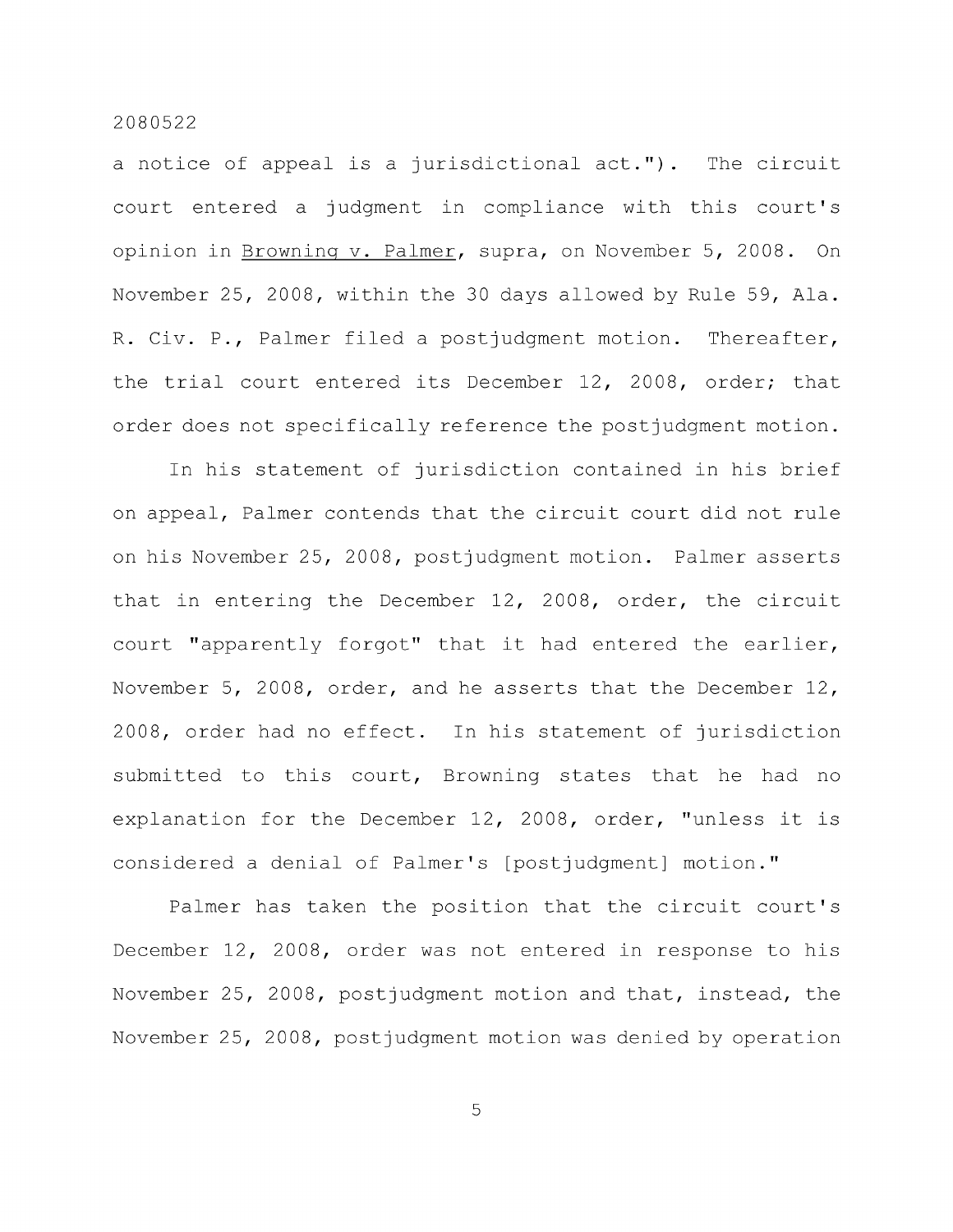of law on February 23, 2009, 90 days after the filing of the postjudgment motion. See Rule 59.1, Ala. R. Civ. P. ("No post-judgment motion filed pursuant to Rules 50, 52, 55, or 59 shall remain pending in the trial court for more than ninety (90) days."); and Robbins v. Robbins, 945 So. 2d 1070, 1072 (Ala. Civ. App. 2006) (A postjudgment motion was deemed denied by operation of law when the circuit court failed to rule on it within the 90 days allowed by Rule 59.1, Ala. R. Civ. P.). According to Palmer, he had 42 days from February 23, 2009, or until April 6, 2009, to file a timely notice of appeal. Rule 4(a)(1), Ala. R. App. P.; Robbins v. Robbins, 945 So. 2d at 1072 ("The former husband had 42 days from the date that his postjudgment motion was denied by operation of law to file a notice of appeal."). Thus, Palmer contends that his March 9, 2009, notice of appeal, was timely filed.

However, we have carefully considered the matter, and we can find no explanation for the circuit court's entry of the December 12, 2008, order other than that it was entered in response to Palmer's postjudgment motion. The December 12, 2008, order contained, albeit in a more concise format, the same ruling as that set forth in the original, November 5,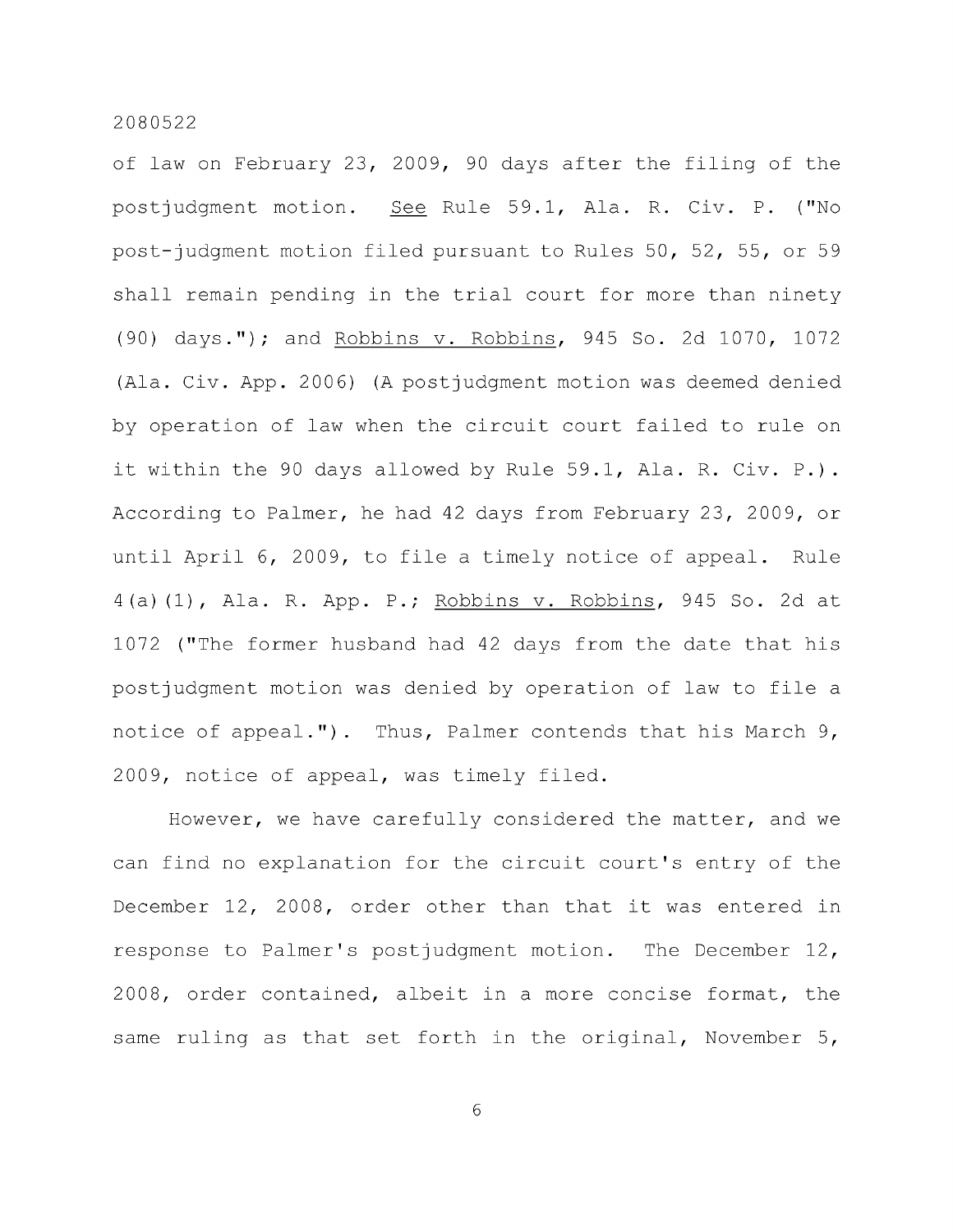2008, judgment. The December 12, 2008, order was entered after Palmer had filed his November 25, 2008, postjudgment motion and after Browning had filed his December 5, 2008, response opposing the postjudgment motion. Both of the trial court's rulings are contained in written orders in the record, and both are entered, in detail, on the State Judicial Information System ("SJIS").<sup>1</sup> Thus, we cannot agree with

## $1$ The November 5, 2008, entry on the SJIS reads:

"ORDER; The Sheriff's sale held 12/1/03, whereby the Deft, Steve Palmer, purchased the Pltf, Larry G. Browning's, real estate is void, set aside and held for naught. The deed executed by the Sheriff of Covington County, Alabama, Real Property Book 2003, Page 25706, is void, set aside and held for naught and that title to said real estate is divested out of the Deft, Steve Palmer, and vested in the Pltf, Larry G. Browning. The circuit clerk shall within 30 days from the Date hereof file a certified copy of this judgment in the Office of the Judge or Probate of Covington County, Alabama, and the Judge of Probate shall index said judgment under Steve Palmer as grantor and Larry G. Browning as grantee with costs taxed to the Deft, Steve Palmer. The judgment on the counterclaim in favor of the Deft, Steve Palmer, is reversed and rendered for the Pltf, Larry G. Browning. The costs are taxed against the Deft, Steve Palmer, as provided by Rule 35, Alabama Rules of Appellate Procedure, for which let execution issue."

The SJIS entry for the December 12, 2008, order is an exact copy of the written order, which is quoted earlier in this opinion.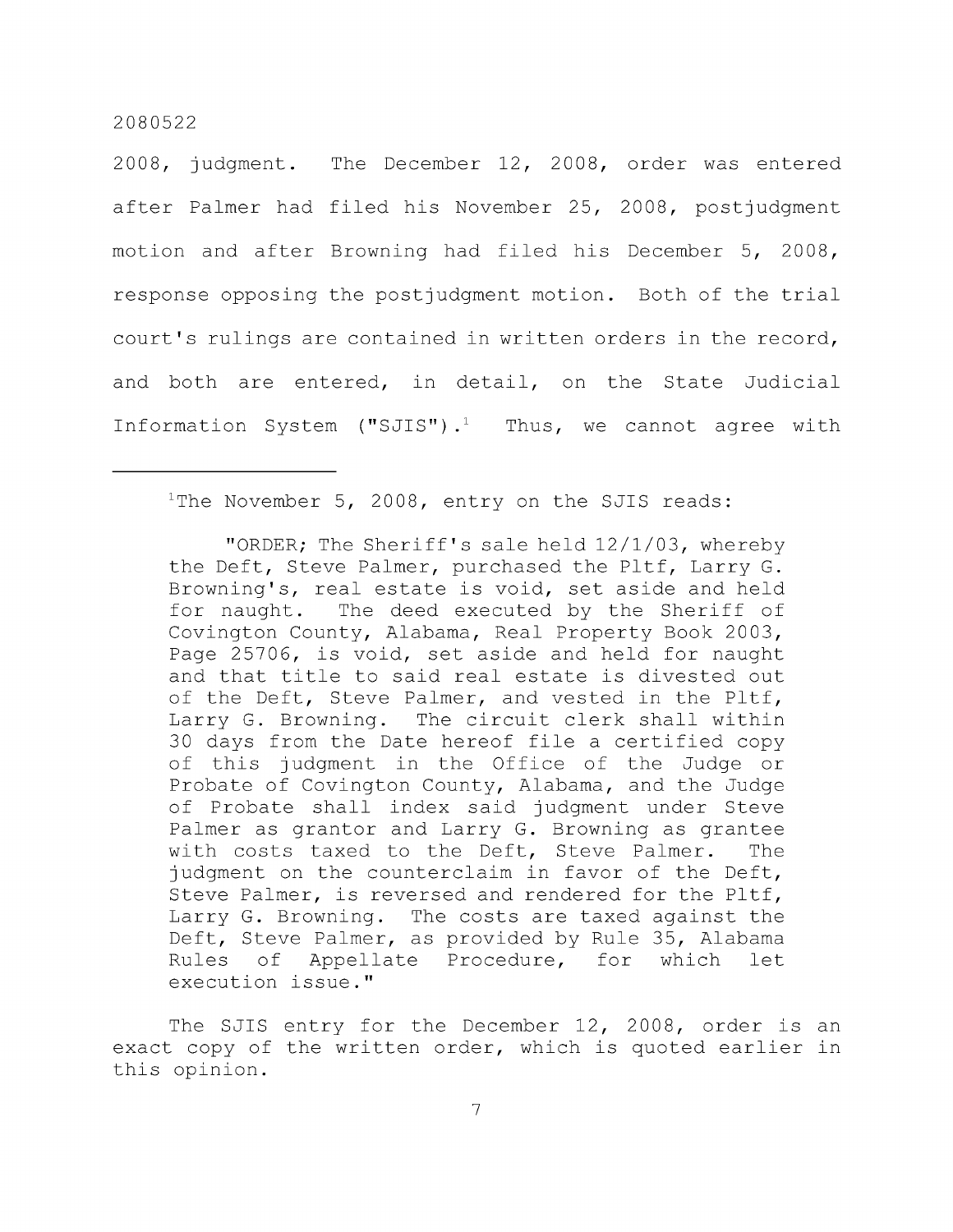Palmer that the circuit court "apparently forgot" that it had entered the November 5, 2008, judgment.

The December 12, 2008, order did not grant the relief requested by Palmer in his postjudgment motion; therefore, it constituted a denial of that motion. In order to invoke appellate jurisdiction. Palmer was required to file his notice of appeal within 42 days of the entry of the December 12, 2008, order. Rule 4(a)(1), Ala. R. App. P.; Robbins v. Robbins, supra. The last date upon which Palmer could have timely appealed was January 23, 2009. Palmer filed his notice of appeal on March 9, 2009, and, therefore, the appeal is untimely. "[A]n untimely filed notice of appeal results in a lack of appellate jurisdiction, which cannot be waived." Parker v. Parker, 946 So. 2d 480, 485 (Ala. Civ. App. 2006). Because Palmer's appeal was untimely, this court has no jurisdiction, and the appeal must be dismissed. Rule 2(a) (1), Ala. R. App. P.

Browning's request for an award of a \$1,500 attorney fee is denied.

APPEAL DISMISSED.

Pittman, Thomas, and Moore, JJ., concur. Bryan, J., dissents, with writing.